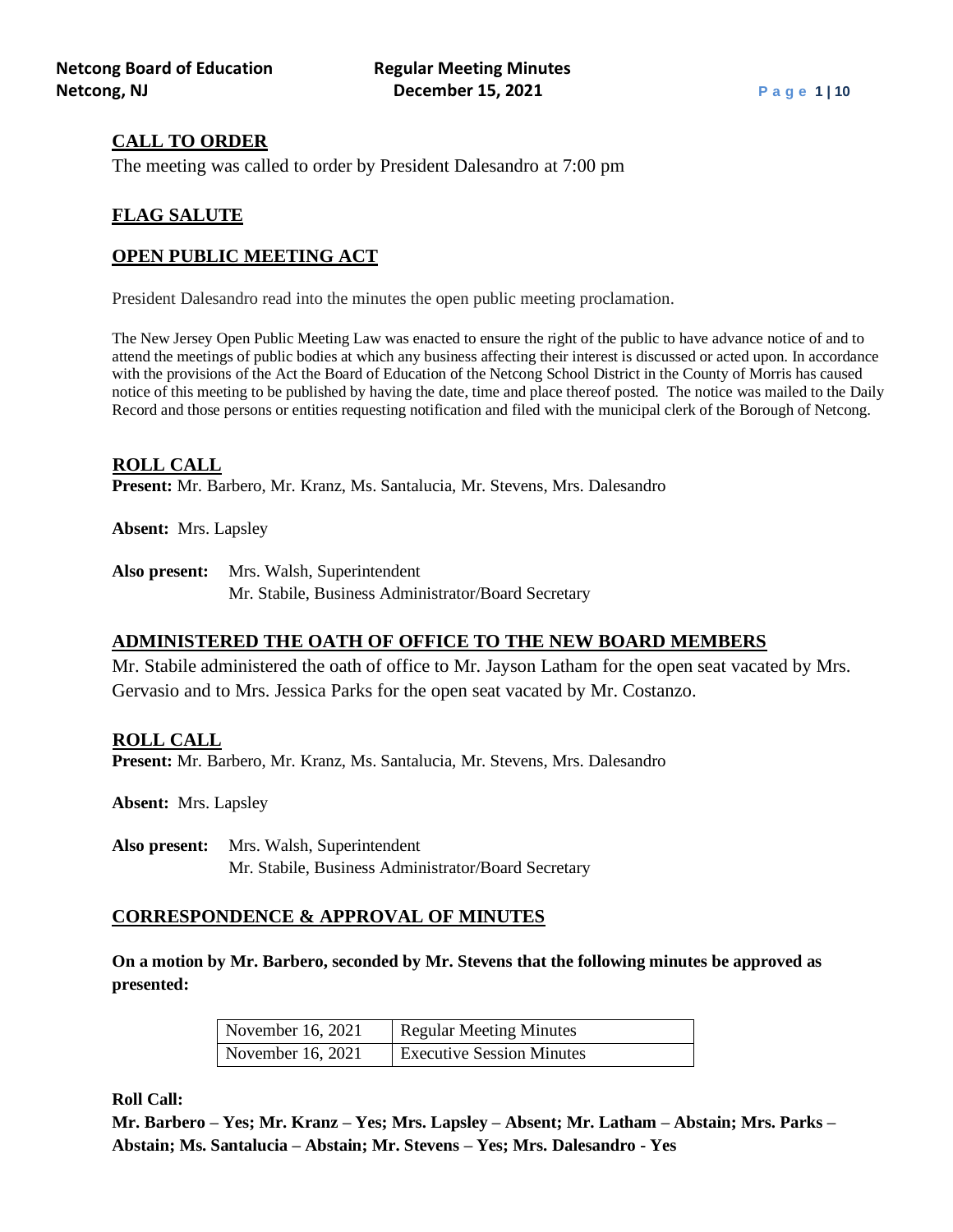# **PRESIDENT'S COMMENTS**

President Dalesandro welcomed Kathi Mantel, partner of the auditing firm Nisivoccia, LLP who was present to discuss and review the 2020-2021 audit. The financial highlights showed an increase in surplus to 4%; the status of the capital and maintenance reserves; food service fund and long term liabilities. Discussed the audit recommendations and the management suggestions. The district is in a good financial position at this time.

# **SUPERINTENDENT'S COMMENTS**

Security Drill was held on December 9, 2021 at 11:02 am with a duration of 8 minutes

Both Girls and Boys basketball team won their first game

NEF wine tasting was lots of fun

Congratulated Mr. Picallo for being selected Teacher of the Year and Ms. Newcomer, Educational Specialist of the Year.

I'd like to wish everybody Happy Holidays.

# **SCHOOL BUSINESS ADMINISTRATOR / BOARD SECRETARY COMMENTS**

Items on tonight's agenda

Mentioned the findings of the soil test pits in the front of the school by the stairs. It was determined that the soil and the bedrock won't support an underdrain system because the water won't infiltrate into the soil. Most likely need to waterproof the exterior of the building wall in the storage area under the stairs. Wished everyone Happy Holidays.

# **HEARING OF CITIZENS ON AGENDA ITEMS ONLY**

# **On a motion by Mr. Barbero, seconded by Mr. Stevens to open the hearing of citizens on agenda items only. Approved by voice vote. All in favor.**

*Public is invited to address the Board with any questions, comments or concerns. The Board requests that the individual address the Board, giving name and address, and asks that all remarks be directed to the Chair. The public portion shall be limited to thirty minutes with a five-minute time limit on each participant. The Board wishes to remind all attendees at its meeting that while it subscribed without reservation to the principle of keeping the public completely informed, by policy it cannot allow public discussion of personnel matters. If a matter concerning the staff of the Netcong Public School is of interest or concern, the matter would be referred to the Superintendent or the Board of Education, either by telephone or letter.*

## **No one wishing to be heard.**

**On a motion by Mr. Barbero, seconded by Mr. Stevens to close the hearing of citizens on agenda items only. Approved by voice vote. All in favor.**

# **OLD BUSINESS NONE**

# **COMMITTEE REPORTS**

# ➢ **Governance, Policy and Finance**

**Mrs. Walsh gave the committee report.**

**On a motion by Mr. Kranz, seconded by Mr. Stevens that resolutions #1-20 be approved as presented:**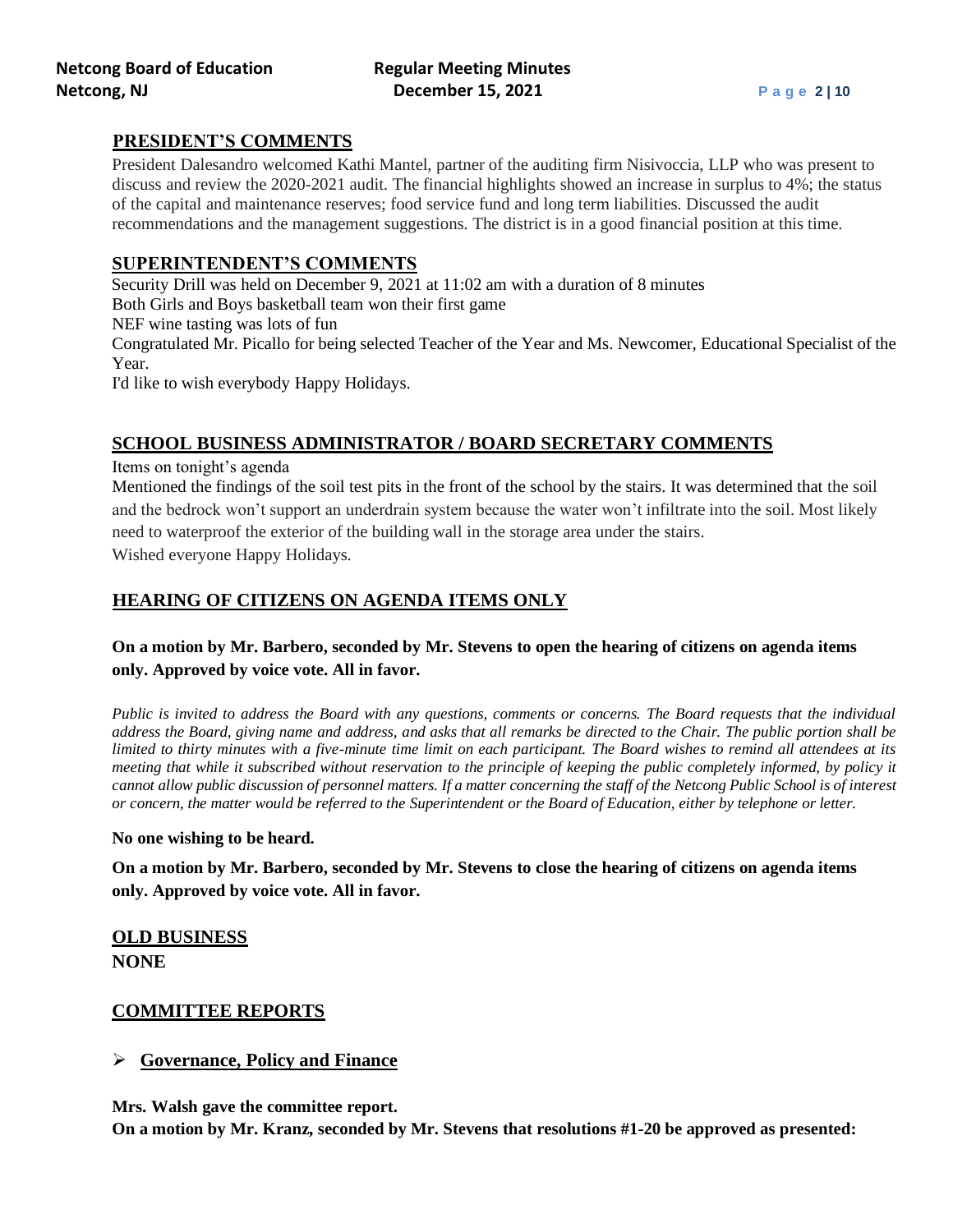- 1. Be it resolved that the Netcong Board of Education, upon the recommendation of the Superintendent, hereby approves an OT evaluation for out of district student #33421720. The evaluation will be conducted at Lake Drive School for a cost of \$600.00.
- 2. Be it resolved that the Netcong Board of Education, upon the recommendation of the Superintendent, hereby approves the 2021-2022 agreement between Netcong Board of Education and Thrive Alliance Group for Tier II and Tier III mental health services to be funded by American Rescue Plan (ARP) - ESSER III funds, not to exceed \$25,000.
- 3. Be it resolved that the Netcong Board of Education, upon the recommendation of the Superintendent, hereby approves the November 30, 2021 payroll in the amount of \$181,728.53
- 4. Be it resolved that the Netcong Board of Education, upon the recommendation of the Superintendent, hereby approves the bills list from November 17, 2021 through December 15, 2021 in the amount of \$450,752.49
- 5. Be it resolved that the Netcong Board of Education, upon the recommendation of the Superintendent, hereby approves the SECOND READING of the following Policies and/or Regulations:

| <b>Policy/Regulations</b> | <b>Title</b>                             | <b>Type</b> |
|---------------------------|------------------------------------------|-------------|
| a. Policy                 | Pupil Supervision After School Dismissal | Revised     |
|                           | M.                                       |             |

- 6. Be it resolved that the Netcong Board of Education, upon the recommendation of the Superintendent, hereby accepts the following September 30, 2021 Financial Reports. The Board Secretary's monthly certification, as attached, pursuant to N.J.A.C. 6:20-2.12(d) that as of September 30, 2021 no line item account has encumbrances and expenditures, which in total exceed the line item appropriation in violation of N.J.S.A. 18A-22-8 and 18A-22-8.1. Pursuant to N.J.A.C. 6A:23A-16.10 the Netcong Board of Education, after review of the Board Secretary's and Treasurer's monthly financial reports certify that as of September 30, 2021 and upon consultation with the appropriate district officials, to the best of our knowledge, no major account or fund has been over expended in violation of N.J.A.C. 6A:23- 2.2 and that sufficient funds are available to meet the district's financial obligations for the remainder of the fiscal year.
- 7. Be it resolved that the Netcong Board of Education, upon the recommendation of the Superintendent, hereby accepts the following October 31, 2021 Financial Reports. The Board Secretary's monthly certification, as attached, pursuant to N.J.A.C. 6:20-2.12(d) that as of October 31, 2021 no line item account has encumbrances and expenditures, which in total exceed the line item appropriation in violation of N.J.S.A. 18A-22-8 and 18A-22-8.1. Pursuant to N.J.A.C. 6A:23A-16.10 the Netcong Board of Education, after review of the Board Secretary's and Treasurer's monthly financial reports certify that as of October 31, 2021 and upon consultation with the appropriate district officials, to the best of our knowledge, no major account or fund has been over expended in violation of N.J.A.C. 6A:23-2.2 and that sufficient funds are available to meet the district's financial obligations for the remainder of the fiscal year.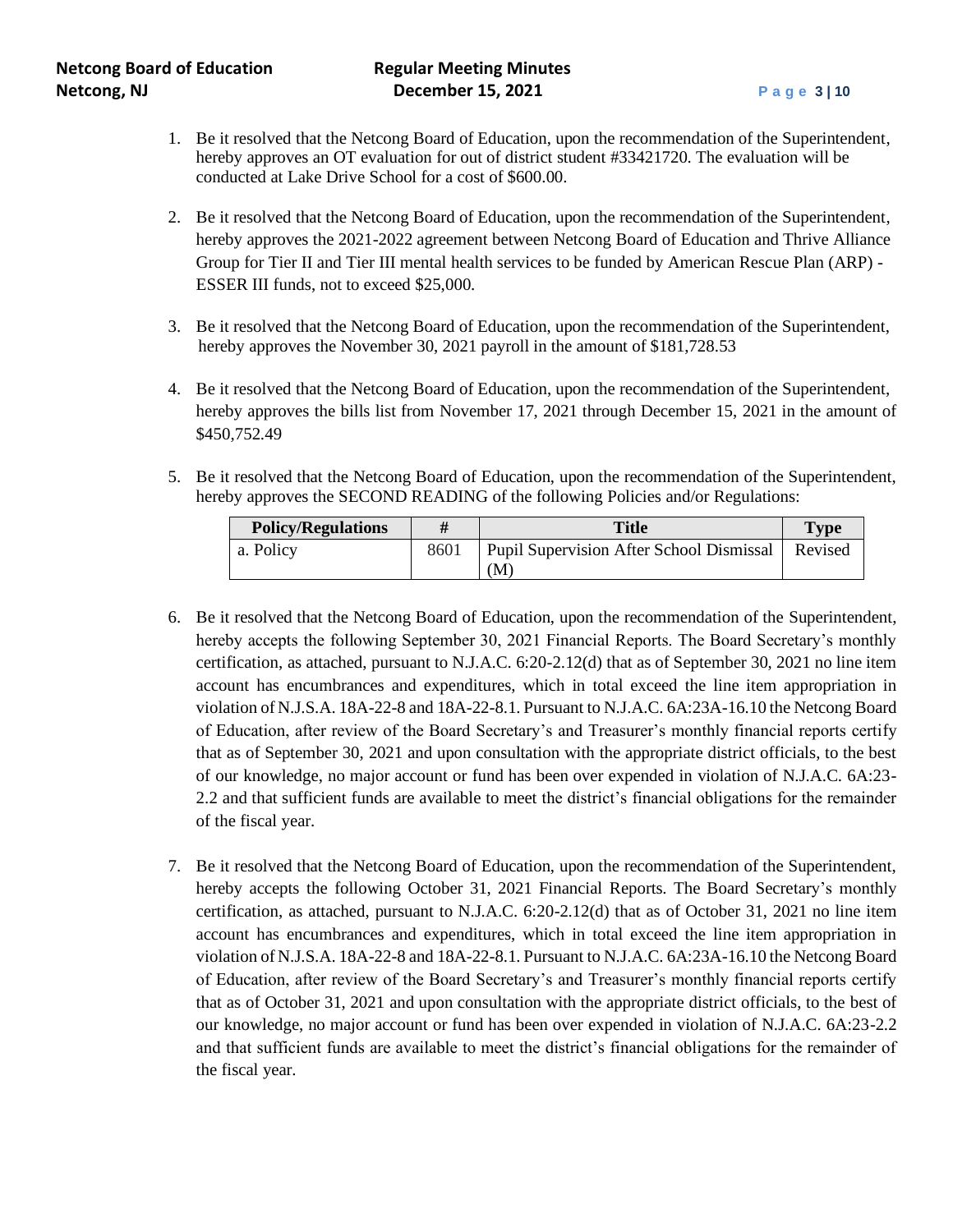- 8. Be it resolved that the Netcong Board of Education, upon the recommendation of the Superintendent, hereby accepts the following November 30 2021 Financial Reports. The Board Secretary's monthly certification, as attached, pursuant to N.J.A.C. 6:20-2.12(d) that as of November 30, 2021 no line item account has encumbrances and expenditures, which in total exceed the line item appropriation in violation of N.J.S.A. 18A-22-8 and 18A-22-8.1. Pursuant to N.J.A.C. 6A:23A-16.10 the Netcong Board of Education, after review of the Board Secretary's and Treasurer's monthly financial reports certify that as of November 30, 2021 and upon consultation with the appropriate district officials, to the best of our knowledge, no major account or fund has been over expended in violation of N.J.A.C. 6A:23- 2.2 and that sufficient funds are available to meet the district's financial obligations for the remainder of the fiscal year.
- 9. Be it resolved that the Netcong Board of Education, upon the recommendation of the Superintendent, hereby approves the Transfers Reports for the month of September 2021.
- 10. Be it resolved that the Netcong Board of Education, upon the recommendation of the Superintendent, hereby approves the Transfers Reports for the month of October 2021.
- 11. Be it resolved that the Netcong Board of Education, upon the recommendation of the Superintendent, hereby approves the Transfers Reports for the month of November 2021.
- 12. Be it resolved that the Netcong Board of Education, upon the recommendation of the Superintendent, hereby rescinds the withdrawal of funds from the Capital Reserve Account 10-116 for the Music Room Renovations / Other Capital Project in the amount of \$154,000 and transferred to account # 12-000- 400-340 Architectural/Engineering Services - \$25,000 and to account #12-000-400-450 Construction Services for casework and furniture - \$129,000.
- 13. Be it resolved that the Netcong Board of Education, upon the recommendation of the Superintendent, hereby approves the Safe Return to School Plan with no changes and the submission of the plan to the New Jersey Department of Education.
- 14. Be it resolved that the Netcong Board of Education, upon the recommendation of the Superintendent, hereby approves the submission of Amendment #1 to the FY21 CRRSA ESSER II grant.
- 15. Be it resolved that the Netcong Board of Education, upon the recommendation of the Superintendent, hereby approves the submission of the FY21 carryover to the FY22 ESEA Consolidated Grant for Title 1A in the amount of \$5,802 and for Title 2A in the amount of \$2,212.
- 16. Be it resolved that the Netcong Board of Education, upon the recommendation of the Superintendent, hereby approves the submission of Amendment #1 for FY22 ESEA Consolidated Grant.
- 17. Be it resolved that the Netcong Board of Education hereby accepts the resignation of Todd Morton, with regret, from the Netcong Board of Education effective November 30, 2021. The Board thanks Mr. Morton for his service to the Netcong School District.
- 18. Be it resolved that the Netcong Board of Education, upon the recommendation of the Superintendent, hereby approves the contract with Best Choice Home Care to provide substitute nursing services in the district through June 30, 2022.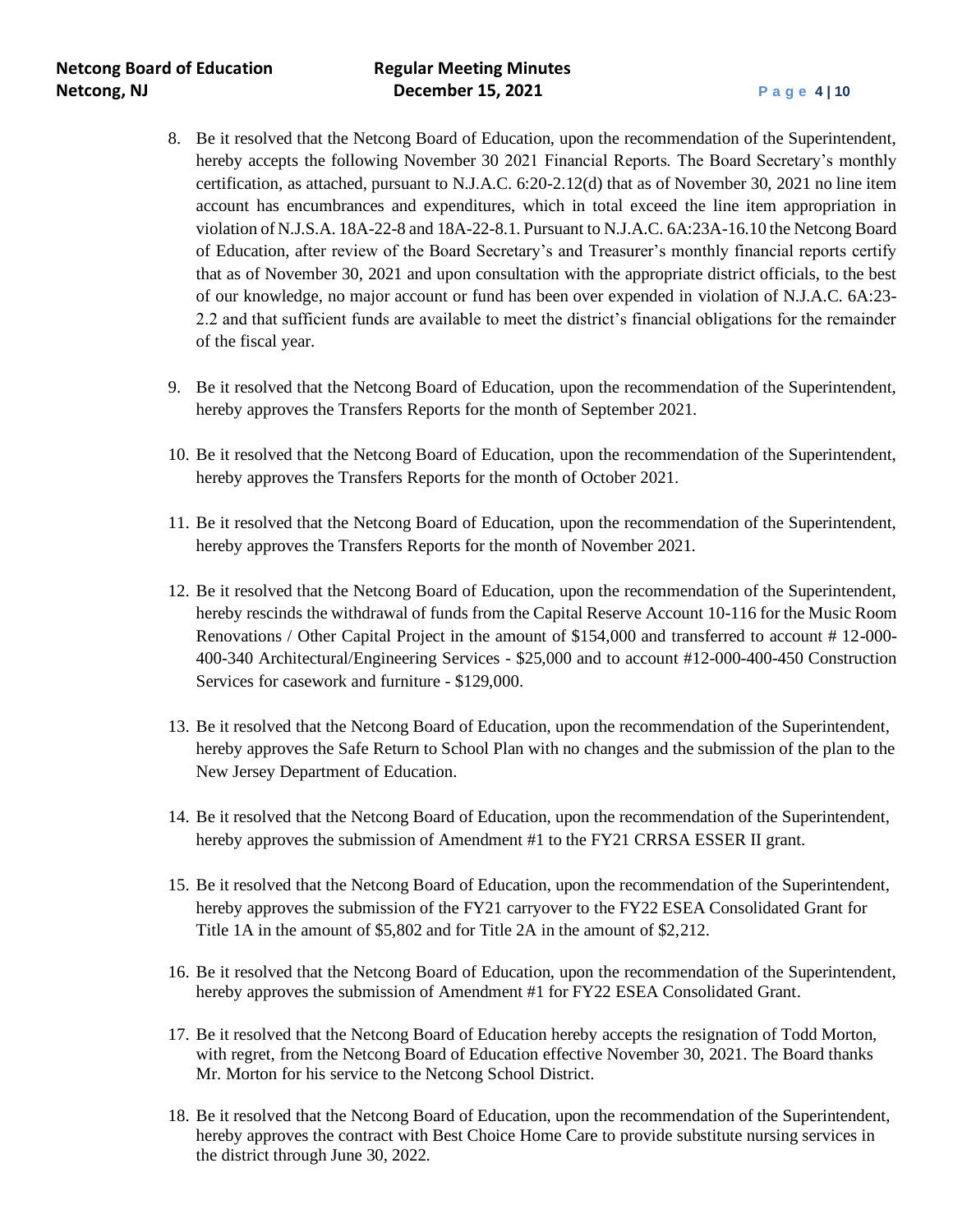19. Be it resolved that the Netcong Board of Education, upon the recommendation of the Superintendent, hereby approves and accepts the Comprehensive Annual Financial Report and the Auditor's Management Report on Administrative Findings, for FY2021, as prepared by the firm of Nisivoccia, LLP, with the following audit recommendations to be addressed, as follows:

## **Financial Planning, Accounting and Reporting**

#### Finding 2021-001:

An employee was not paid in accordance with his/her Board approval salary contract. Recommendation:

The Business Administrator will review all payroll to ensure that employees are paid in accordance with their Board approved contracts.

#### Management's Response:

The Business Administrator will review all payroll contracts and ensure that employees are being paid according to the Board approved contracts.

### Finding 2021-002:

Pensionable employee salaries were not accurately reported to the State Pension System.

## Recommendation:

The Business Administrator will review all quarterly pension reports prior to submission to the State Pension System to the accuracy of reported pensionable salaries.

#### Management's Response:

The Business Administrator will review all quarterly reports before being submitted to the State Pension System to ensure accurate pensionable salaries are reported.

#### **Pupil Transportation**

#### Finding 2021-007:

During our review of non-public transported students, it was noted that the District did not always have required B-6T and B-8T forms on file.

### Recommendation:

It is recommended that the District ensure that required B-6Tand B-8T forms are on file for nonpublic transported students.

Management's Response:

The District will take the appropriate steps to ensure the required B-6T and B-8T forms are on file for non-public transported students.

 20. Be it resolved that the Netcong Board of Education, upon the recommendation of the Superintendent, hereby approves and accepts the Corrective Action Plan prepared by the Business Administrator/Board Secretary in response to the recommendation, as noted, in the Auditor's Management Report & Comprehensive Annual Financial Report, FY2021, for submission to the New Jersey Department of Education, as required.

### **Roll Call**

**Mr. Barbero – Yes 1-2, 4-20, Abstain 3; Mr. Kranz – Yes; Mrs. Lapsley – Absent; Mr. Latham – Abstain; Mrs. Parks – Abstain; Ms. Santalucia - Yes; Mr. Stevens – Yes; Mrs. Dalesandro – Yes**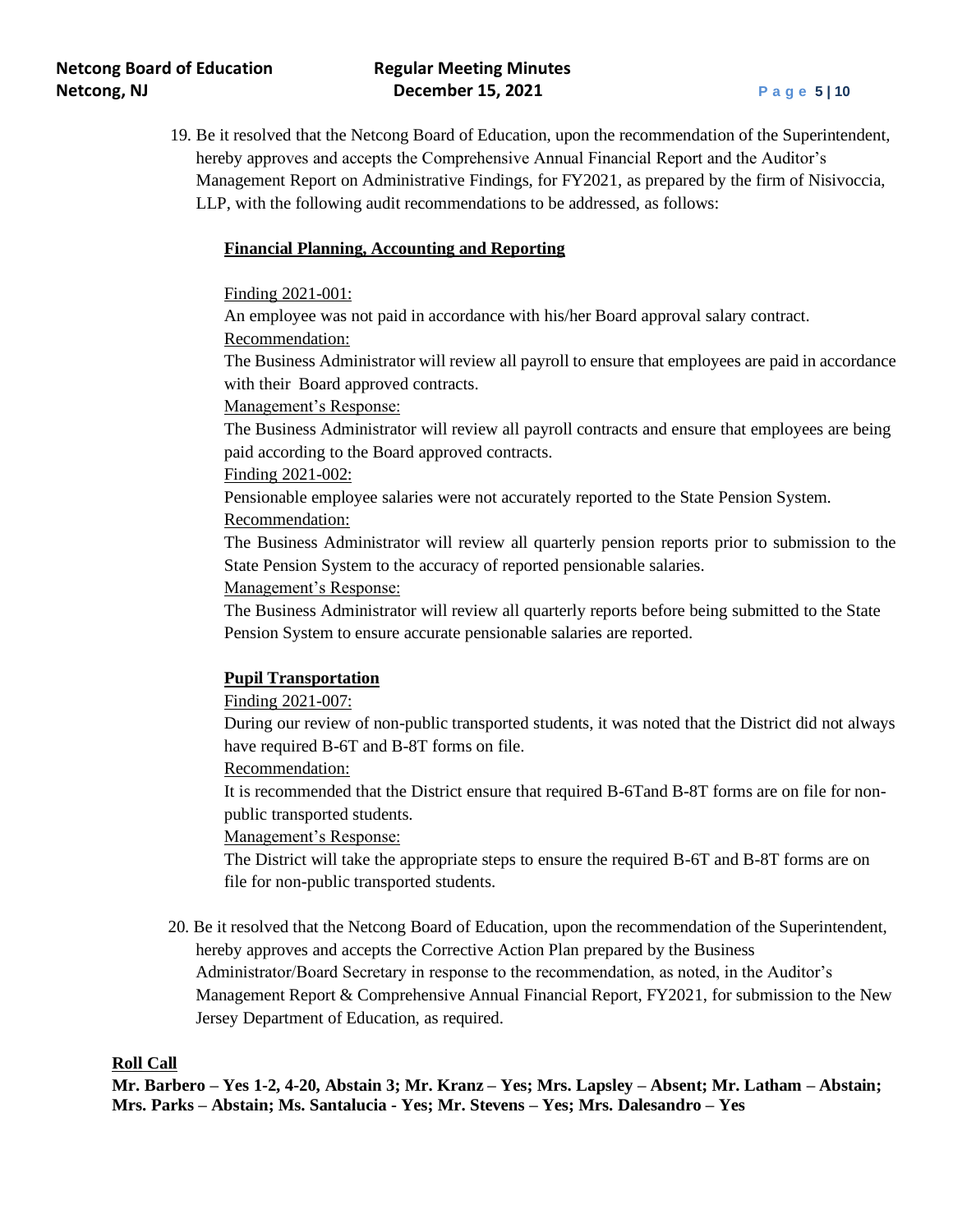# ➢ **Curriculum/Instruction**

## **On a motion by Ms. Santalucia, seconded by Mr. Kranz that resolutions #1-4 be approved as presented:**

1. Be it resolved that the Netcong Board of Education, upon the recommendation of the Superintendent, hereby approves the following Professional Development:

| <b>Date</b>   | <b>Name</b>     | <b>Workshop/Conference</b> | <b>Location</b>   | Cost                                   |
|---------------|-----------------|----------------------------|-------------------|----------------------------------------|
| a.12/3/21     | Jamie Anastasio | Diversity, Equity and      | Madison Hotel,    | Workshop \$0.00                        |
|               | Kurt Ceresnak   | Inclusivity workshop by    | Madison NJ        |                                        |
|               | Lisa Clark      | Temple University          |                   |                                        |
| $b.1/26/22$ - | Todd Erwin      | Techspo                    | Atlantic City, NJ | Workshop \$490.00/person - Title IIA   |
| 1/28/22       | Kate Walsh      |                            |                   | Harrah's \$194/person, Meals &         |
|               |                 |                            |                   | Incidentals \$147.50/person, Mileage   |
|               |                 |                            |                   | \$98.70/person – General Fund          |
| $c.3/24/22$ - | Kurt Ceresnak   | NJPSA Annual               | Atlantic City, NJ | Workshop $$160.00 - Title$ IIA Funds   |
| 3/25/22       |                 | Conference                 |                   | Mileage $$98.00 - General Fund$        |
| $d.3/20/22$ - | Paul Stabile    | NJ Buildings and           | Atlantic City, NJ | Workshop $$300.00 - General Fund$      |
| 3/23/22       |                 | Grounds Assoc              |                   | Harrah's \$291, Meals & Incidentals    |
|               |                 | Conference                 |                   | $$147.50$ , Mileage $$98.70 - General$ |
|               |                 |                            |                   | Fund                                   |

- 2. Be it resolved that the Netcong Board of Education hereby affirms the Superintendent's finding of school year 2021-2022 HIB #21-22-03.
- 3. Be it resolved that the Netcong Board of Education, upon the recommendation of the Superintendent, hereby approves the following Field Trips for the 2021-2022 school year:

| Date                         | <b>Name of Field</b>   | <b>Location</b>    | <b>Grade</b> | <b>Chaperone</b> | <b>Cost</b>                 |
|------------------------------|------------------------|--------------------|--------------|------------------|-----------------------------|
|                              | <b>Trip</b>            |                    |              |                  |                             |
| a.12/17, 1/21,               | NES Band &             | Lenape Valley High | 8            | J. Burkat        | Trip/\$0.00                 |
| $2/18$ , $3/11$ , $4/8$ ,    | Choir – Practice       | School             | (4           |                  | Transportation provided by  |
| 5/6                          | with LVHS Band         |                    | students)    |                  | <b>LVHS</b>                 |
|                              | & Choir                |                    |              |                  |                             |
| b. $1/6/22$                  | <b>Rising Freshman</b> | Lenape Valley High | 8            | K. Ceresnak      | Trip/\$0.00                 |
| snow date: $1/7/22$          | Trip to LVHS           | School             |              | T.               | Transportation provided by  |
|                              |                        |                    |              | Newcomer         | <b>LVHS</b>                 |
|                              |                        |                    |              | D. Sandrue       |                             |
| c. $1/6$ , $1/13$ , $1/20$ , | Ski Club Trips         | Shawnee Mountain   | $4 - 8$      | K. Walsh         | Trip: Paid by students      |
| 1/27/22                      |                        | Ski Area           |              | D. Sandrue       | Transportation: TBD to paid |
|                              |                        | East Stroudsburg,  |              | C. Santorelli    | out of ESSER III Beyond     |
|                              |                        | <b>PA</b>          |              |                  | the School Day Activity     |
|                              |                        |                    |              |                  | <b>Funds</b>                |
| d. $1/12/22$                 | WalMart                | WalMart-Flanders   | $4 - 7$      | A.Evans          | Trip/\$0.00                 |
| snow date:                   |                        |                    |              |                  | Transportation provided by  |
| 1/19/22                      |                        |                    |              |                  | Twp of Netcong/\$0.00       |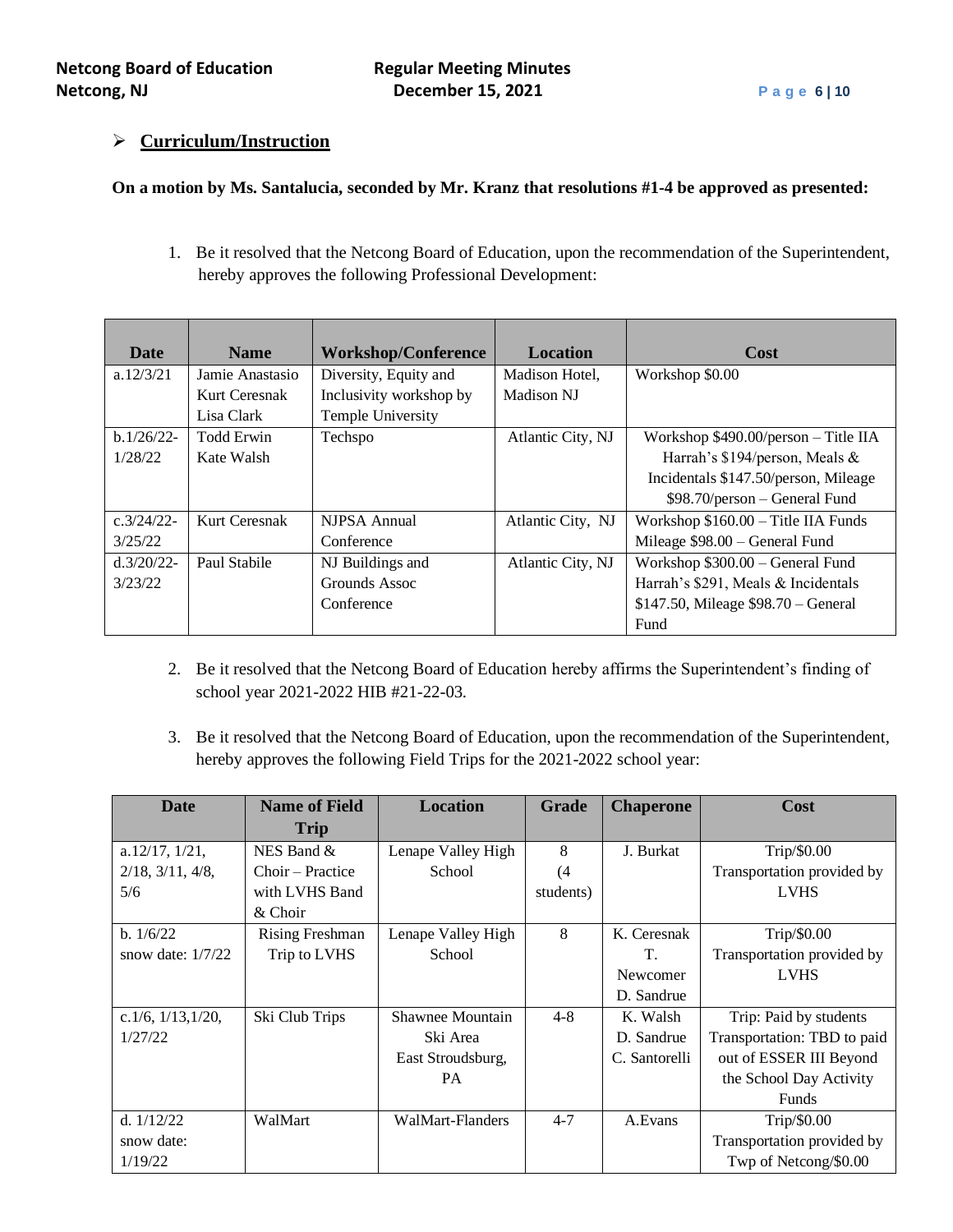**Netcong Board of Education Regular Meeting Minutes Netcong, NJ December 15, 2021 Page 7** | 10

| e.2/19/22        | Jr. Model UN     | Virtual       | G&T 6-8   |           | Tip/\$0.00                   |
|------------------|------------------|---------------|-----------|-----------|------------------------------|
|                  |                  |               |           | Dougherty | Transportation/\$0.00        |
| $f.1/13-1/14/22$ | Morris Museum    | Morris Museum | $6-8$     | J. Burkat | \$60 per student/Total \$720 |
|                  | with Art & Music |               | (12       | C.        | paid using Title IA funds    |
|                  | <b>Students</b>  |               | students) | Dougherty | Acct 20-231-100-800          |
|                  |                  |               |           |           | Transportation/TBD using     |
|                  |                  |               |           |           | Acct 20-231-200-500          |

4. Be it resolved that the Netcong Board of Education, upon the recommendation of the Superintendent, hereby approves the submission of the three year English Language Learner Plan for 2021-2024 to the NJ Department of Education.

## **Roll Call**

**Mr. Barbero – Abstain 1b, Yes 1 a,c,d-4; Mr. Kranz – Yes; Mrs. Lapsley – Absent; Mr. Latham – Abstain; Mrs. Parks – Abstain; Ms. Santalucia – Yes; Mr. Stevens – Yes; Mrs. Dalesandro – Yes**

# ➢ **Personnel**

### **On a motion by Mr. Stevens, seconded by Mr. Kranz that resolutions #1-12 be approved as presented:**

- 1. Be it resolved that the Netcong Board of Education, upon the recommendation of the Superintendent, hereby accepts, with regret, the resignation of Meganne Secola effective January 24,2022.
- 2. Be it resolved that the Netcong Board of Education, upon the recommendation of the Superintendent, hereby approves William Glennon as a substitute Custodian for the 2021-2022 Netcong Men's Basketball season, to be paid by the Netcong Men's Basketball League.
- 3. Be it resolved that the Netcong Board of Education, upon the recommendation of the Superintendent, hereby approves the voluntary transfer of Lisa Clark from full time Special Education teacher to full time Elementary School teacher effective January 1, 2022 through June 30, 2022 remaining at Step A on the BA salary guide, at a salary of \$54,865.00 with benefits out of the General Fund.
- 4. Be it resolved that the Netcong Board of Education, upon the recommendation of the Superintendent, hereby amends the resolution approving Kristen Montan as a full time Special Education teacher at Step A on the BA salary guide, with a salary of \$54,865.00 with benefits to be funded through the American Recovery Plan (ARP)- ESSER III grant, Account # 20-487-100-100, effective November 23, 2021. Furthermore, Ms. Montan's salary from July 1, 2021 – November 22, 2021 was funded via the General Fund.
- 5. Be it resolved that the Netcong Board of Education, upon the recommendation of the Superintendent, hereby rescinds the resolution accepting Joanna Goodwin's resignation from the September 28, 2021 meeting. Furthermore, be it resolved that the Netcong Board of Education, upon the recommendation of the Superintendent, hereby approves Ms. Goodwin's continuation as a full time Special Education teacher through June 30, 2022 at Step A on the MA+15 salary guide with a salary of \$ 62,865.00 which will be funded through the American Recovery Plan (ARP)- ESSER III grant, Account # 20-487-100-100.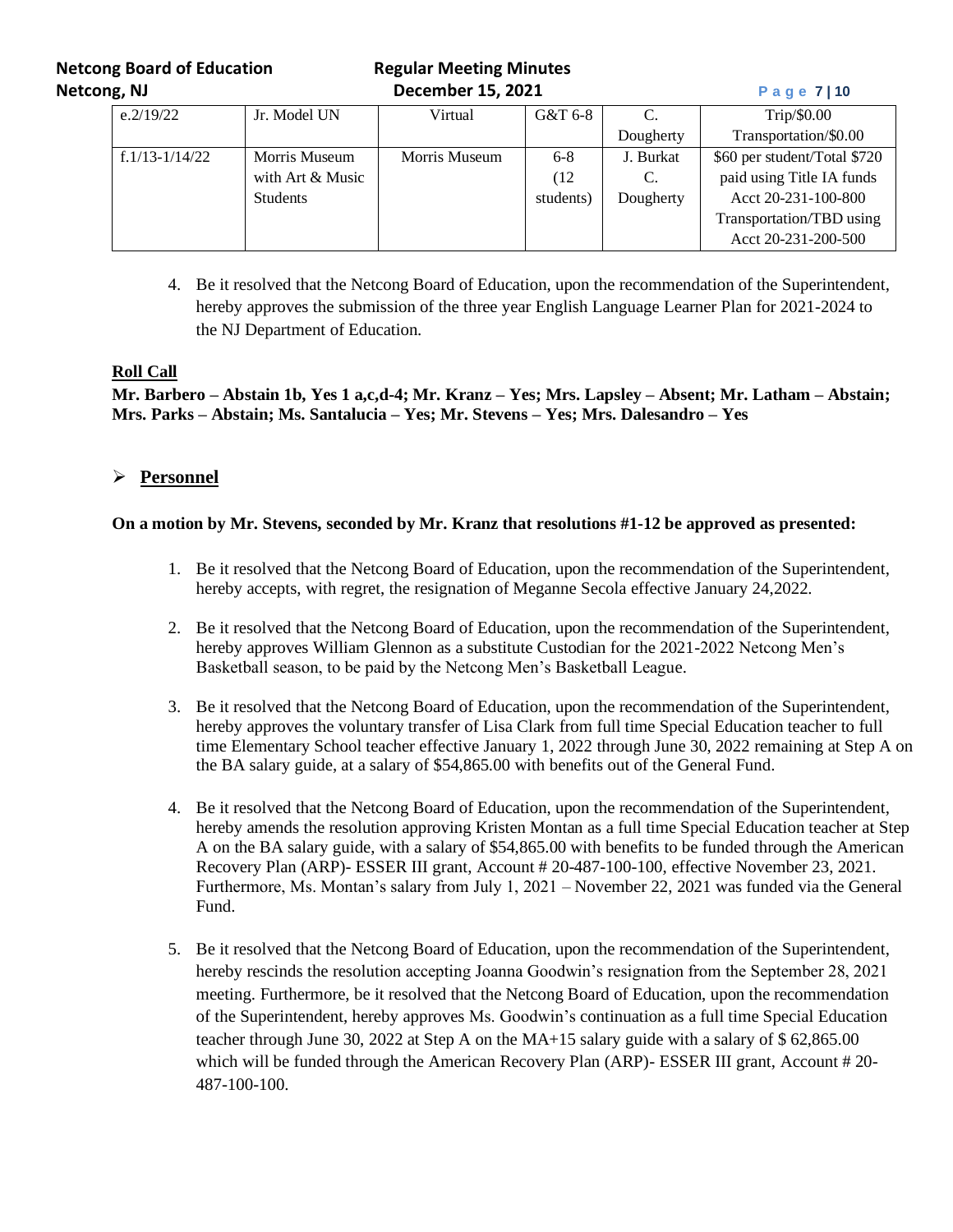- 6. Be it resolved that the Netcong Board of Education, upon the recommendation of the Superintendent, hereby approves the hiring of Krystiana Sellers as a Substitute Teacher, for the 2021-2022 school year, at the rate of \$85 per day for the first 10 days and \$95 per day, thereafter, pending an Office of Student Protection background check approval and approval of a Substitute Teacher Certification from the NJDOE.
- 7. Be it resolved that the Netcong Board of Education, upon the recommendation of the Superintendent, hereby rescinds the offer of employment to Kimberly Casillo, maternity leave replacement teacher, at a prorated salary of \$54,865.00 with benefits from January 1, 2022, through March 7, 2022, due to a change in personnel needs within the district.
- 8. Be it resolved that the Netcong Board of Education, upon the recommendation of the Superintendent, hereby amends the resolution from the September 21, 2021 Board of Education work session which approved Tanya Cavallo as a full-time Special Education Teacher, starting on or about November 22, 2021 through June 30, 2022 at Step I on the BA salary guide, prorated \$64,260.00, with benefits, to be paid from ARP -ESSER III funds to now be paid out of the General Fund.
- 9. Be it resolved that the Netcong Board of Education, upon the recommendation of the Superintendent, hereby approves the creation of a COVID-19 Contract Tracer Stipend position for the 2021-2022 school year.
- 10. Be it resolved that the Netcong Board of Education, upon the recommendation of the Superintendent, hereby approves the job description for the COVID-19 Contact Tracer.
- 11. Be it resolved that the Netcong Board of Education, upon the recommendation of the Superintendent, hereby approves Alexis Dausch as the district's contact tracer from December 1, 2021 – June 30, 2022 at a stipend of \$3,000 to be funded out of CRSSA ESSER II grant.
- 12. Be it resolved that the Netcong Board of Education, upon the recommendation of the Superintendent, hereby approves the hiring of Elizabeth Saar as a Permanent Substitute Teacher, for the 2021-2022 school year, at the rate of \$125 per day for a maximum of 4 days per week, pending an Office of Student Protection background check approval.

### **Roll Call**

**Mr. Barbero – Yes; Mr. Kranz – Yes; Mrs. Lapsley – Absent; Mr. Latham – Abstain; Mrs. Parks – Abstain; Ms. Santalucia – Yes; Mr. Stevens – Yes; Mrs. Dalesandro – Yes**

➢ **Facilities and Operations** - no resolutions

# **LIAISONS REPORT**

**a.** Netcong Educational Foundation Wine tasting well received Donut sales well represented, could have been better Due to Covid there will be no St. Patrick's Day dinner next year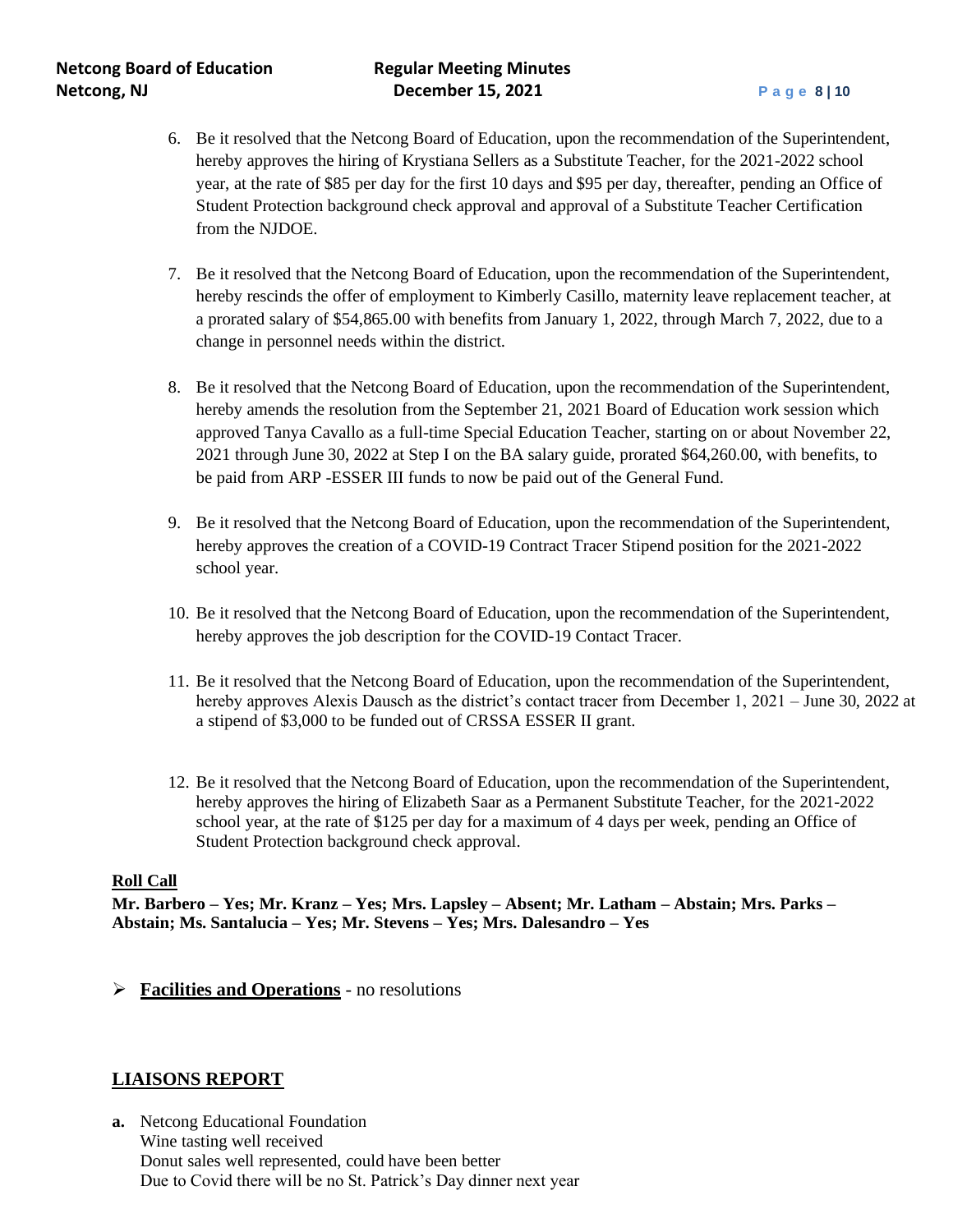- **b.** Netcong PTA Gift shop went well, thanked those who participated Concessions at Basketball games Principal Day
- **c.** Town Council Normal business as usual
- **d.** Recreation Commission Holiday Parade was well attended
- **e.** Planning Board No report

# **MISCELLANEOUS**

Mrs. Parks was interviewed for the open board seat vacated by Mr. Morton.

# **HEARING OF CITIZENS**

## **On a motion by Mr. Kranz, seconded by Mr. Barbero to open the hearing of citizens. Approved by voice vote. All in favor.**

*Public is invited to address the Board with any questions, comments or concerns. The Board requests that the individual address the Board, giving name and address, and asks that all remarks be directed to the Chair. The public portion shall be limited to thirty minutes with a five-minute time limit on each participant. The Board wishes to remind all attendees at its meeting that while it subscribed without reservation to the principle of keeping the public completely informed, by policy it cannot allow public discussion of personnel matters. If a matter concerning the staff of the Netcong Public School is of interest or concern, the matter would be referred to the Superintendent or the Board of Education, either by telephone or letter.*

#### **No one wishing to be heard.**

**On a motion by Mr. Barbero, seconded by Mr. Stevens to close the hearing of citizens. Approved by voice vote. All in favor.**

## **EXECUTIVE SESSION**

# **On a motion by Mr. Kranz, seconded by Mr. Barbero to recess into executive session at 7:43pm. Approved by voice vote. All in favor**

*RESOLVED, pursuant to N.J.S.A. 10:4:13 and 10:4-12 that the Netcong Board of Education hold a closed Executive Session regarding legal issue and student matters for an estimated time of 20 minutes and action may be taken at the conclusion of the executive session.*

**On a motion by Mr. Kranz, seconded by Mr. Barbero to close the executive session at 7:54pm. Approved by voice vote. All in Favor.** 

# **ACTION ARISING FROM EXECUTIVE SESSION**

President Dalesandro discussed the situation of the open board seat with Mrs. Parks. With that Mrs. Parks resigned from the seat vacated by Mr. Costanzo.

On a motion by Mr. Barbero, seconded by Mr. Kranz to accept the resignation of Mrs. Parks.